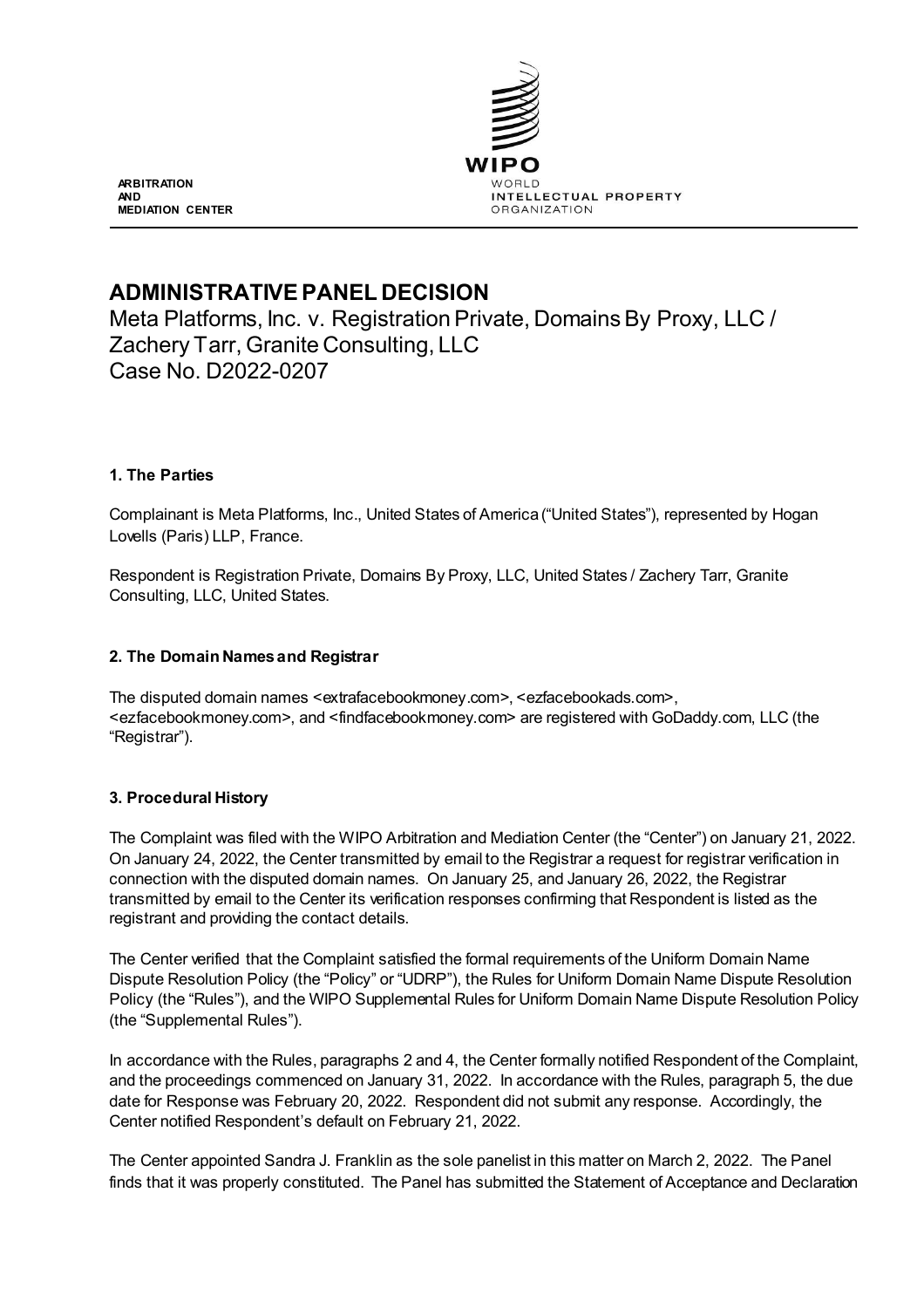#### page 2

of Impartiality and Independence, as required by the Center to ensure compliance with the Rules, paragraph 7.

## **4. Factual Background**

Complainant, formerly known as "Facebook, Inc.", is a social technology company. Complainant is the owner of the well-known FACEBOOK mark and holds registrations for the mark with various trademark authorities around the world, including the United States Patent and Trademark Office ("USPTO") (Registration No. 3041791, registered January 10, 2006).

Respondent registered the <extrafacebookmoney.com>, <ezfacebookads.com>, <ezfacebookmoney.com>, and <findfacebookmoney.com> domain names (the "disputed domain names") on February 10, 2019, and offers them for sale.

## **5. Parties' Contentions**

## **A. Complainant**

(1) The disputed domain names are confusingly similar to Complainant's FACEBOOK mark.

- (2) Respondent does not have any rights or legitimate interests in the disputed domain names.
- (3) Respondent registered and is using the disputed domain names in bad faith.

# **B. Respondent**

Respondent did not reply to Complainant's contentions.

## **6. Discussion and Findings**

Paragraph 15(a) of the Rules instructs this Panel to "decide a complaint on the basis of the statements and documents submitted in accordance with the Policy, these Rules and any rules and principles of law that it deems applicable."

Paragraph 4(a) of the Policy requires that Complainant must prove each of the following three elements to obtain an order that a domain name should be cancelled or transferred:

(1) the domain name registered by Respondent is identical or confusingly similar to a trademark or service mark in which Complainant has rights; and

- (2) Respondent has no rights or legitimate interests in respect of the domain name; and
- (3) the domain name has been registered and is being used in bad faith.

In view of Respondent's failure to submit a response, the Panel shall decide this administrative proceeding on the basis of Complainant's undisputed representations pursuant to paragraphs 5(f), 14(a) and 15(a) of the Rules and draw such inferences it considers appropriate pursuant to paragraph 14(b) of the Rules. The Panel is entitled to accept all reasonable allegations set forth in a complaint; however, the Panel may deny relief where a complaint contains mere conclusory or unsubstantiated arguments. See WIPO Overview of WIPO Panel Views on Selected UDRP Questions, Third Edition [\("WIPO Overview](https://www.wipo.int/amc/en/domains/search/overview3.0/) 3.0") at section 4.3.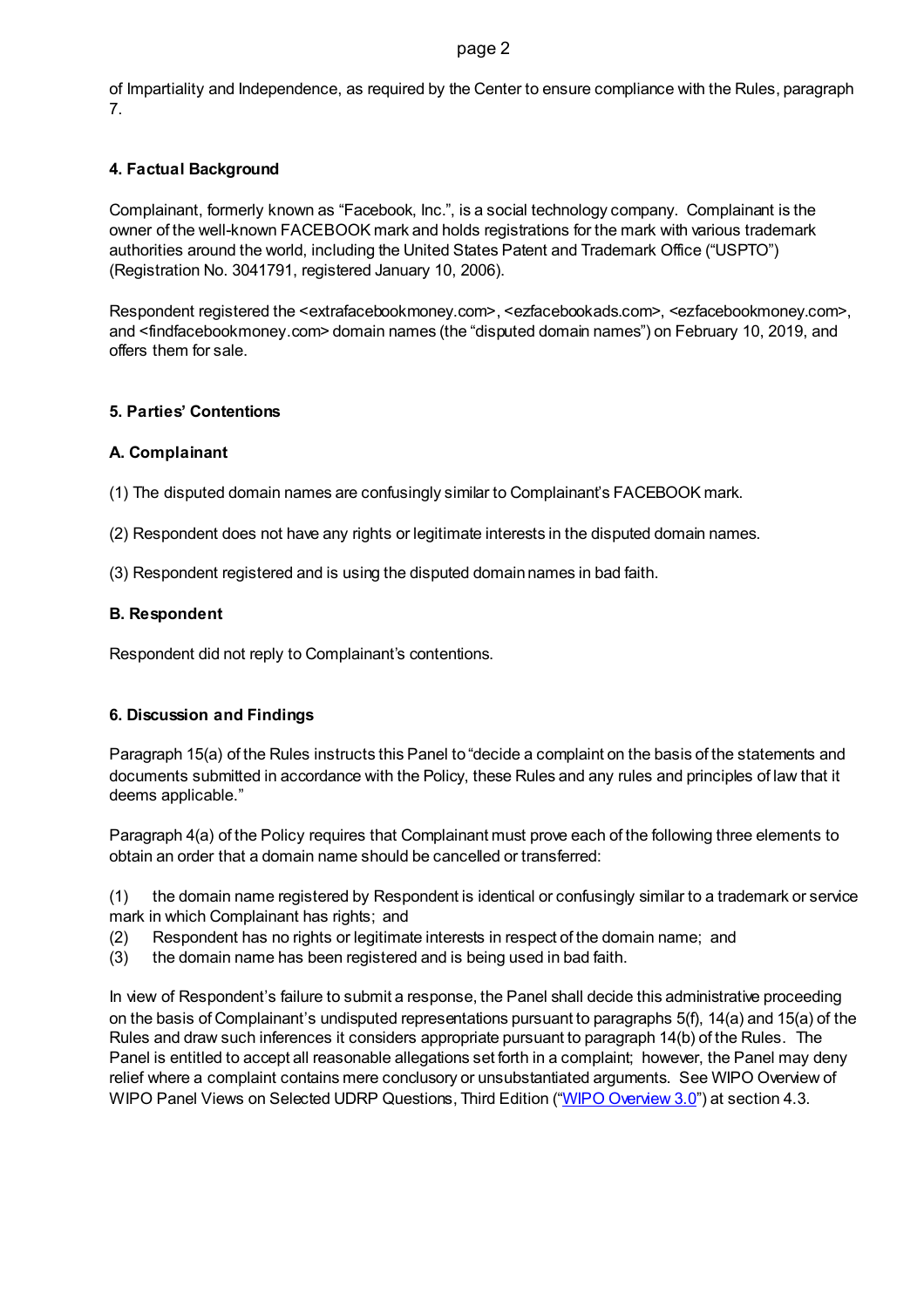# **A. Identical or Confusingly Similar**

The Panel finds that Complainant has rights in the FACEBOOK mark based on registration of the mark with the USPTO.

The disputed domain names use Complainant's FACEBOOK mark and merely add the terms "ez", "money", "ads", "find", and "extra," along with the ".com" generic Top-Level Domain ("gTLD"). These changes are insufficient to prevent a finding of confusing similarity between the disputed domain names and Complainant's mark under Policy, paragraph 4(a)(i). See *Facebook, Inc. v. Antonio Priore, TechnoNet Group Inc. and Antonio Priore, Web and Apps,* WIPO Case No[. D2021-0757](https://www.wipo.int/amc/en/domains/search/text.jsp?case=D2021-0757) ("in comparing Complainant's FACEBOOK with the disputed domain names, the Panel finds that the disputed domain names are confusingly similar to Complainant's mark. Each disputed domain name begins with Complainant's mark, followed by dictionary terms, namely, 'deals', 'gifts', and 'money transfer', respectively. It is the consensus view of UDRP panels that, in such cases, the addition of the terms does not prevent a finding of confusing similarity because Complainant's mark is clearly recognizable within the disputed domain names."). Thus, the Panel finds that the disputed domain names are confusingly similar to Complainant's FACEBOOK mark.

The Panel finds that Complainant has satisfied Policy, paragraph 4(a)(i).

# **B. Rights or Legitimate Interests**

Once Complainant makes a *prima facie* case that Respondent lacks rights and legitimate interests in the disputed domain names under Policy, paragraph 4(a)(ii), the burden shifts to Respondent to show it does have rights or legitimate interests. Se[e WIPO Overview 3.0,](https://www.wipo.int/amc/en/domains/search/overview3.0/) section 2.1.

Complainant argues that Respondent lacks rights and legitimate interests in the disputed domain names, as Respondent is not commonly known by the disputed domain names and has no license or consent to use the FACEBOOK mark. The Whols information for the disputed domain names lists the registrant as "Registration Private, Domains By Proxy, LLC / Zachery Tarr, Granite Consulting, LLC," which bears no resemblance to the disputed domain names. Therefore, the Panel finds that Respondent is not commonly known by the disputed domain names, and thus has no rights or legitimate interests under Policy, paragraph 4(c)(ii).

Complainant also argues that Respondent fails to use the disputed domain names for a *bona fide* offering of goods or services or a legitimate noncommercial or fair use, as the disputed domain names currently point to webpages offering them for sale. Such a general offer to sell disputed domain names, particularly including the well-known FACEBOOK trademark, does not qualify as a *bona fide* offering of goods or services or a legitimate noncommercial or fair use within the meaning of the Policy. Respondent has not made any other substantive use of the disputed domain names. Thus, the Panel finds that Respondent has no rights or legitimate interests under Policy, paragraphs 4(c)(i) or (iii). Se[e WIPO Overview 3.0,](https://www.wipo.int/amc/en/domains/search/overview3.0/) sections 2.2 and 2.4; see also *Turkcell Iletisim Hizmetleri A.S. v. Celile Gun*, WIPO Case No[. D2008-0128](https://www.wipo.int/amc/en/domains/decisions/html/2008/d2008-0128.html) ("Moreover, as the Complainant has adduced ample evidence to indicate the notoriety of its mark [...] and the fact that the domain name resolves to a website which purports to resell the domain name, indicates that the Respondent is not using the domain name for a *bona fide* offering of goods or services.").

The Panel finds that Complainant has satisfied Policy, paragraph 4(a)(ii).

# **C. Registered and Used in Bad Faith**

Complainant argues that Respondent's use of the disputed domain names to offer them for sale constitutes bad faith under paragraph 4(b)(i) of the Policy. The Panel agrees, noting the worldwide fame of the FACEBOOK mark, and finds bad faith in Respondent's registration of, and offer to sell, the disputed domain names incorporating such a mark. See *General Electric Company v. John Bakhit*, WIPO Case No. [D2000-0386](https://www.wipo.int/amc/en/domains/decisions/html/2000/d2000-0386.html) ("Respondent has sought to profit from the mere registration as a domain name of a wellknown trademark. Its use to direct Internet users to a website offering it for sale merely constitutes